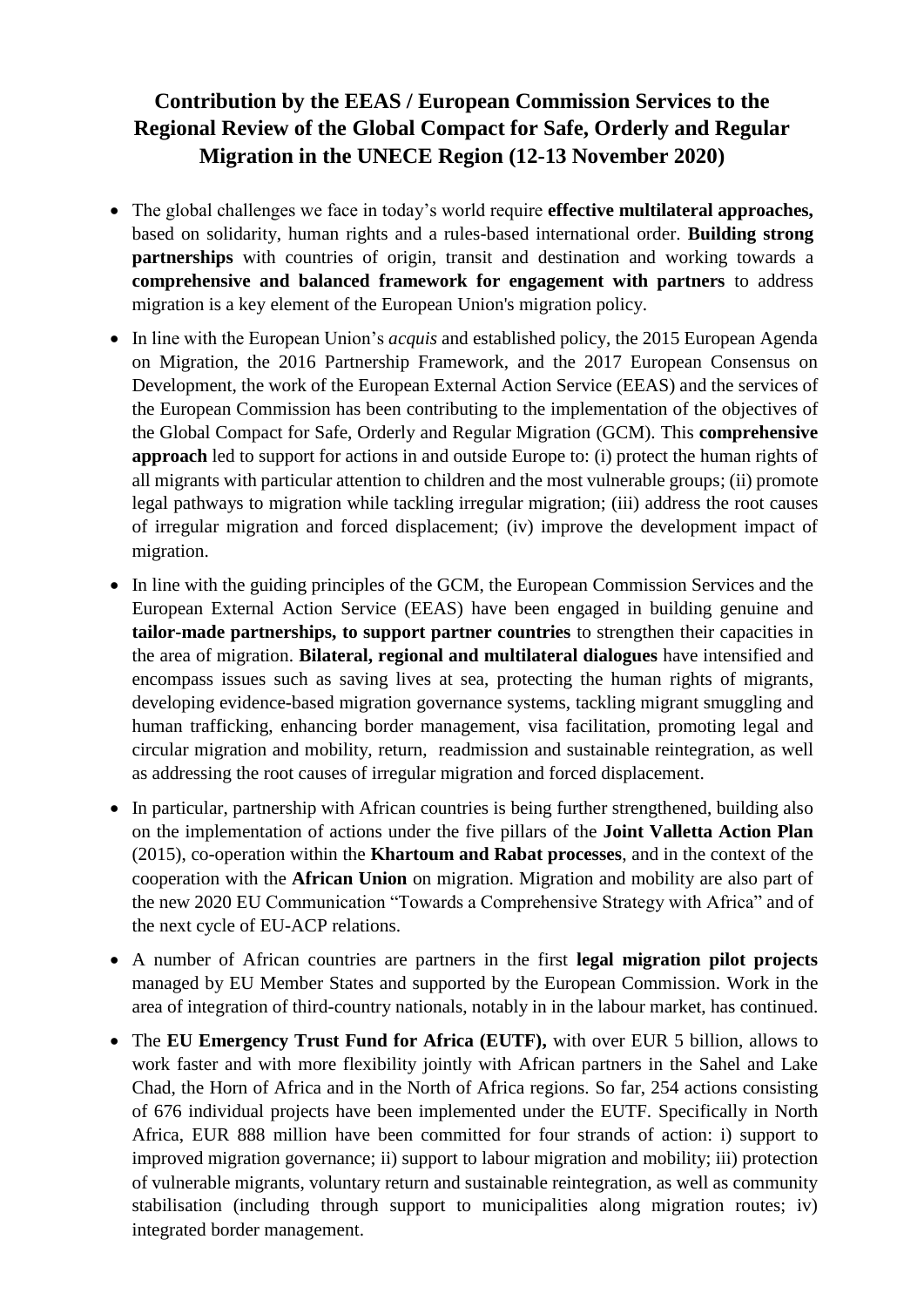- Another example is the **EU-Turkey Statement**, which has produced tangible results leading to a significant decrease of loss of human lives and a reduction of life-threatening irregular crossings from Turkey to the EU. It further encompasses the agreement on voluntary returns of irregular migrants from the Greek islands to Turkey in full compliance with EU and international laws, including the principle of *non-refoulement*.
- A close, strategic partnership has been put in place with UN agencies in the context of the **trilateral African Union-European Union-United Nations (AU-EU-UN) Task Force** to address the situation of migrants and refugees stranded in Libya. Thanks to the work of the Task Force and with support of the Trust Fund, around 53,000 voluntary humanitarian returns have taken place since 2017; assistance is being provided at disembarkation points, at detention centres when access is possible, and to support host communities, as well as promoting alternatives to detention.
- The **EU-IOM Joint Initiative for Migrant Protection and Reintegration** has been designed to provide a coherent framework to save lives, protect and assist migrants along the Central Mediterranean Route. The Initiative contributed to assist more than 85,435 migrants to return to their country of origin, mainly from Libya (32,996); and more than 98,570 migrants were assisted after their return, of which more than 66,000 have engaged in reintegration support in their country of origin.
- New projects have started in partner countries and regions, **tackling migrant smuggling and trafficking in human beings**, such as the UNODC-led regional programmes in North Africa, Asia and the Middle East. New information and awareness campaigns highlight the risks of irregular migration and migrant smuggling in countries of origin and transit. In the Silk Route region, comprehensive engagement was carried forward, including within the Budapest Process and with support of a dedicated project..
- The **EU has also been at the forefront of the response to the Venezuelan migration crisis.**  Since 2018, the EU had mobilised around EUR 319 million in humanitarian and development aid inside and outside Venezuela, including support to Venezuelan migrants and host communities in neighbouring countries. On 26 May 2020, the virtual International Donors Conference in Solidarity with Venezuelan Refugees and Migrants in the Countries of the Region raised more than  $\epsilon$  2.53 billion, including 144.2 million in grants from EU funds and  $\epsilon$  400 million in loans from the European Investment Bank.
- In striving to enhance the development outcomes of migration, the EU has supported **regional and national efforts** in the ASEAN region to promote fair recruitment and decent work with ILO and UNWOMEN. Through the EU Global Diaspora Facility, it contributes to facilitate engagement and cooperation between countries of origin and their diaspora.
- The EU aims to **mitigate the impact of COVID-19 on migration,** including on migrants themselves, as part of its internal and external responses to the pandemic. In that context, the EU is committed to international cooperation and multilateral solutions, and rallies behind the UN Secretary General's efforts to coordinate a UN-wide response. On 16 April, the European Commission released guidance on the implementation of EU rules in the area of return procedures, in the context of the COVID-19 pandemic. As part of the EU's global response, amounting to  $\epsilon$  37 billion and implemented through the Team Europe approach, the EU focuses on already vulnerable populations such as migrants and their host communities.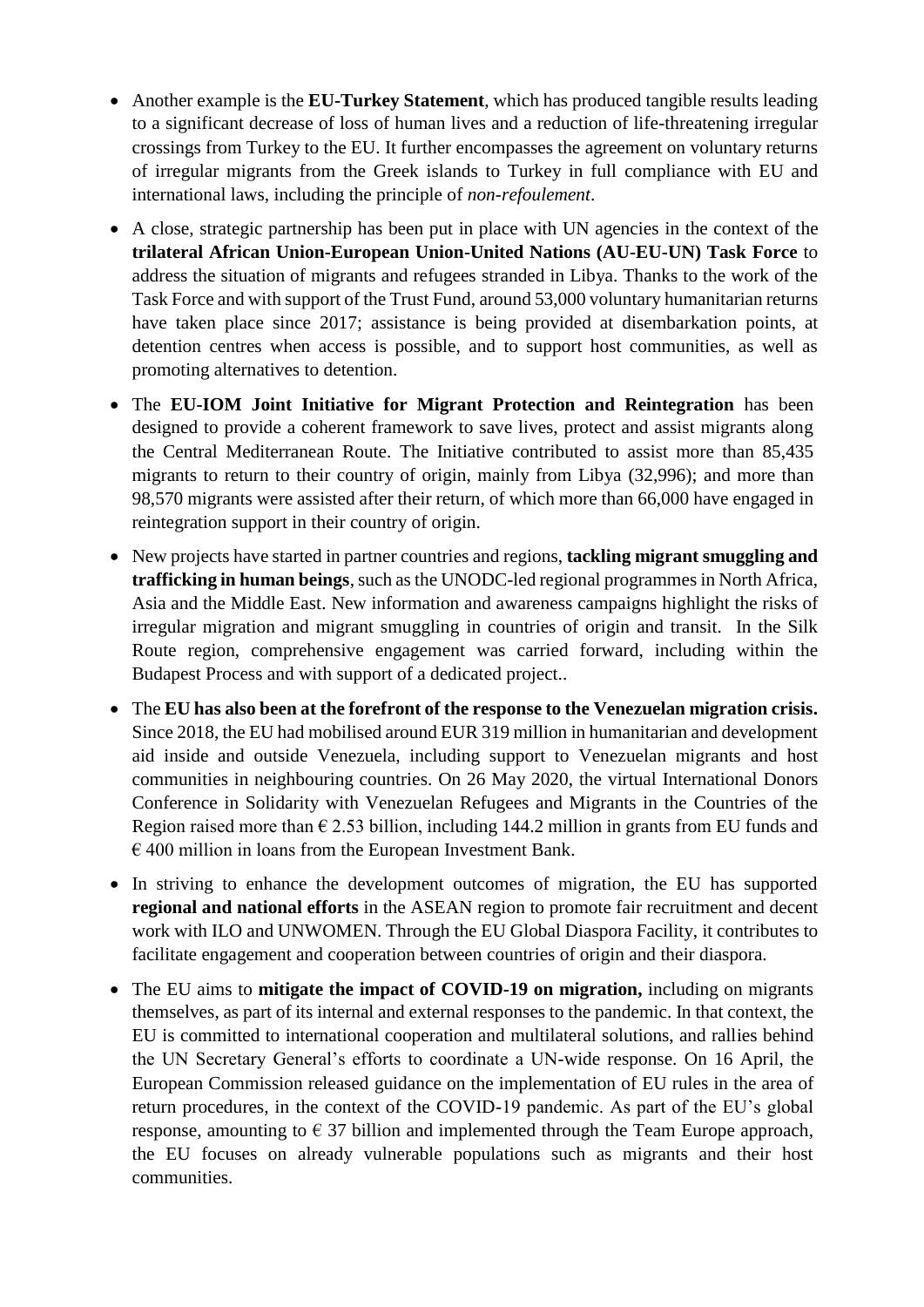- Building on this comprehensive approach and the activities outlined, **on 23 September 2020 the European Commission published a New Pact on Migration and Asylum**, as a "fresh start" on migration for the EU. Discussions on the proposed Pact with EU Member States in the Council and in the European Parliament were launched.
- The proposed Pact addresses both the internal and external dimension of the EU's migration policy. The Pact aims at establishing a predictable and reliable asylum and migration system in the European Union, with faster procedures, balancing the principles of **fair sharing of responsibility and solidarity among EU Member States.**
- Externally, the new Pact proposes to consolidate and reinforce cooperation with third countries, based on the approach of tailor-made and mutually beneficial **partnerships with countries and regions, as well as in international organisations and at multilateral level, and ensuring** ownership on all sides of all dimensions of our cooperation on migration. The aim is to ensure that migration takes place in a **safe and regular manner**, avoiding loss of life and **providing international protection** to those who need it. When it comes to migration and forced displacement, every country has its own situation, its own concerns, and its own opportunities: there is no "one size fits all", this is why **a tailor-made approach is needed**.
- **Helping countries hosting large numbers of refugees and displaced people** will continue to be a priority. Providing protection to those in need and enabling a life in dignity are deeply rooted in the European values. Refugee hosting countries are expected to provide protection, access to basic services and increasingly access to the employment market, and the EU has been supporting partner countries in this direction.
- At the same time, efforts are not limited to supporting countries in hosting refugees, but also concentrate on facilitating **resettlement to Europe**. Recent years have already seen a major increase in resettlement to the EU, and this work should be further scaled up. The Commission **Recommendation on legal pathways to protection in the EU** shows the commitment to continue to offer safe and legal pathways to people in need of protection. It calls on EU Member States to continue resettlement efforts in the years to come and to promote other complementary pathways to protection. In addition, it foresees supporting EU Member States to establish community or private sponsorships.
- **Building economic opportunities and addressing root causes of irregular migration** will also continue to be a priority. The EU is the world's largest provider of development assistance, and this will remain a key feature in its engagement with partners. Work to build strong and cohesive societies, create economic opportunity, sustainable investment and jobs can help people feel that their future lies at home. Investment-boosting instruments, such as the EU's External Investment Plan, can have a significant contribution to the creation of job opportunities, including for the youth. And many other policies can be harnessed to help build stability and prosperity in partner countries
- Against this context, the Commission proposed for the Neighbourhood, Development and International Cooperation Instrument under the next Multiannual Financial Framework, that 10% of the main future development funding instrument be dedicated to addressing all aspects of migration in a comprehensive way.
- **Supporting our partners in developing effective migration management capacity and governance is an example of the mutually beneficial partnerships** we seek to develop. The EU stands ready to help with expertise and capacity building. **Depending on the**